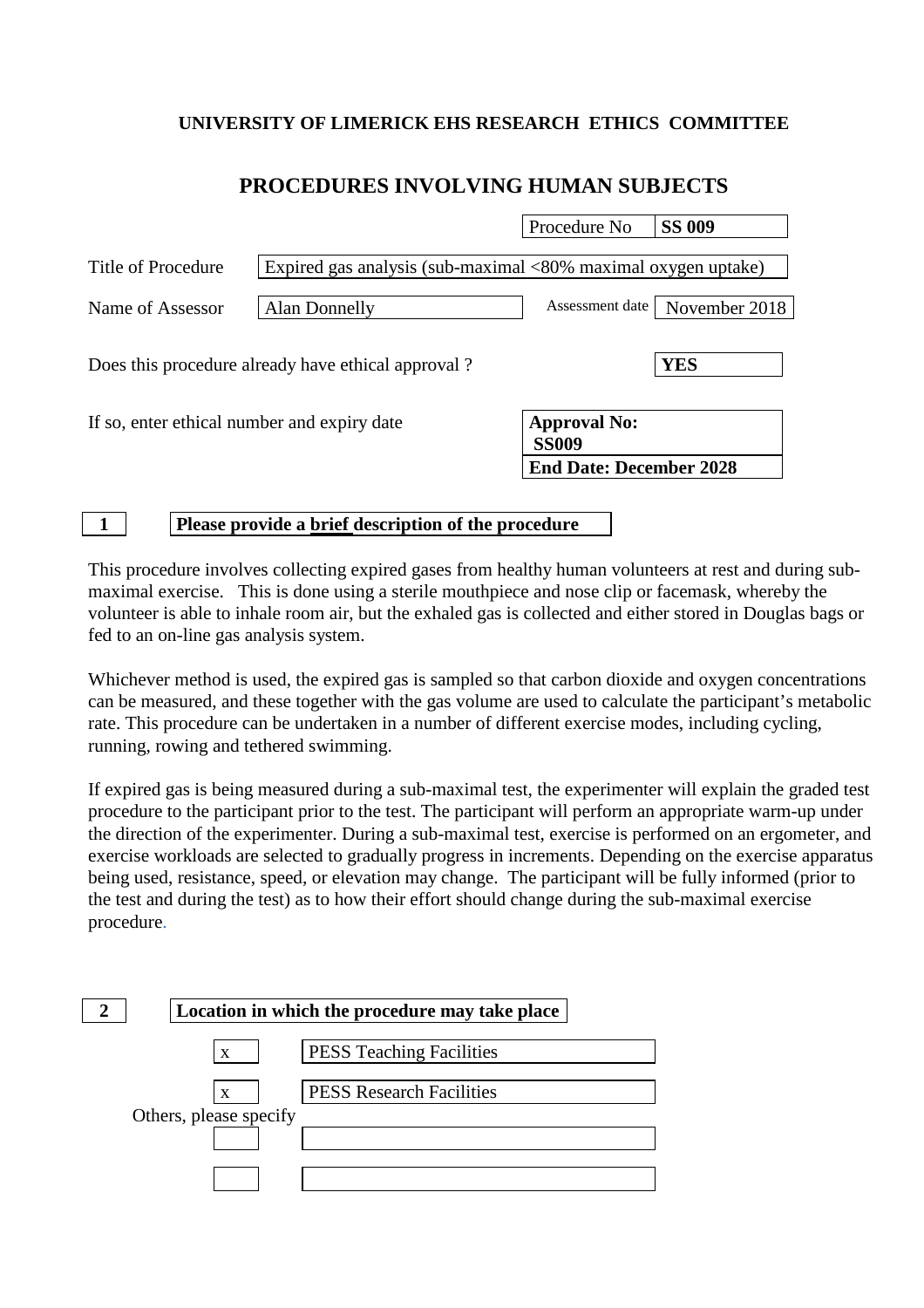

**4 Potential risks. To be explained before obtaining consent**



Expired gas collection does not itself constitute any risk to the volunteer.

**5 Action to be taken in the event of a foreseeable emergency**

The procedure will be terminated if the volunteer shows any sign of distress.

Standard first aid procedures may be required depending on the severity of the situation. The following standard procedure should be followed in the event of an incident occurring in the PESS building.

- 1. Stop the procedure. Position the subject to prevent self-injury.
- 2. If appropriate, raise the subject's lower limbs to improve blood flow. Should the subject fail to respond summon help immediately.
- 3. Check vital signs airways, breathing and circulation (ABC)
- 4. If required attempt CPR as soon as possible.
- 5. Requesting Help: Emergency Contact telephone numbers are listed on laboratory door:
	- During normal working hours 9am-5pm, use lab phone to contact the Student Health Centre on **061-20**2534
	- Outside of normal working hours, or if the Student Health Centre number is engaged/busy, use the laboratory phone to dial 3333 for UL security personnel who will then contact the ambulance service. Contact one of the PESS First Aiders – names are listed on the PESS laboratory door.
- 6. When contacting the above clearly state: Location, Building, Room Number, Nature of Incident/Accident and provide a contact number.
- 7. Complete the UL 'Accident & Emergency' form (completed by the investigator, not the volunteer). Forms available on UL HR website: <https://www.ul.ie/hr/hr-policies-procedures-and-forms-z>

**6 Level of supervision required for procedure**

x PESS lecturing, research staff and teaching assistants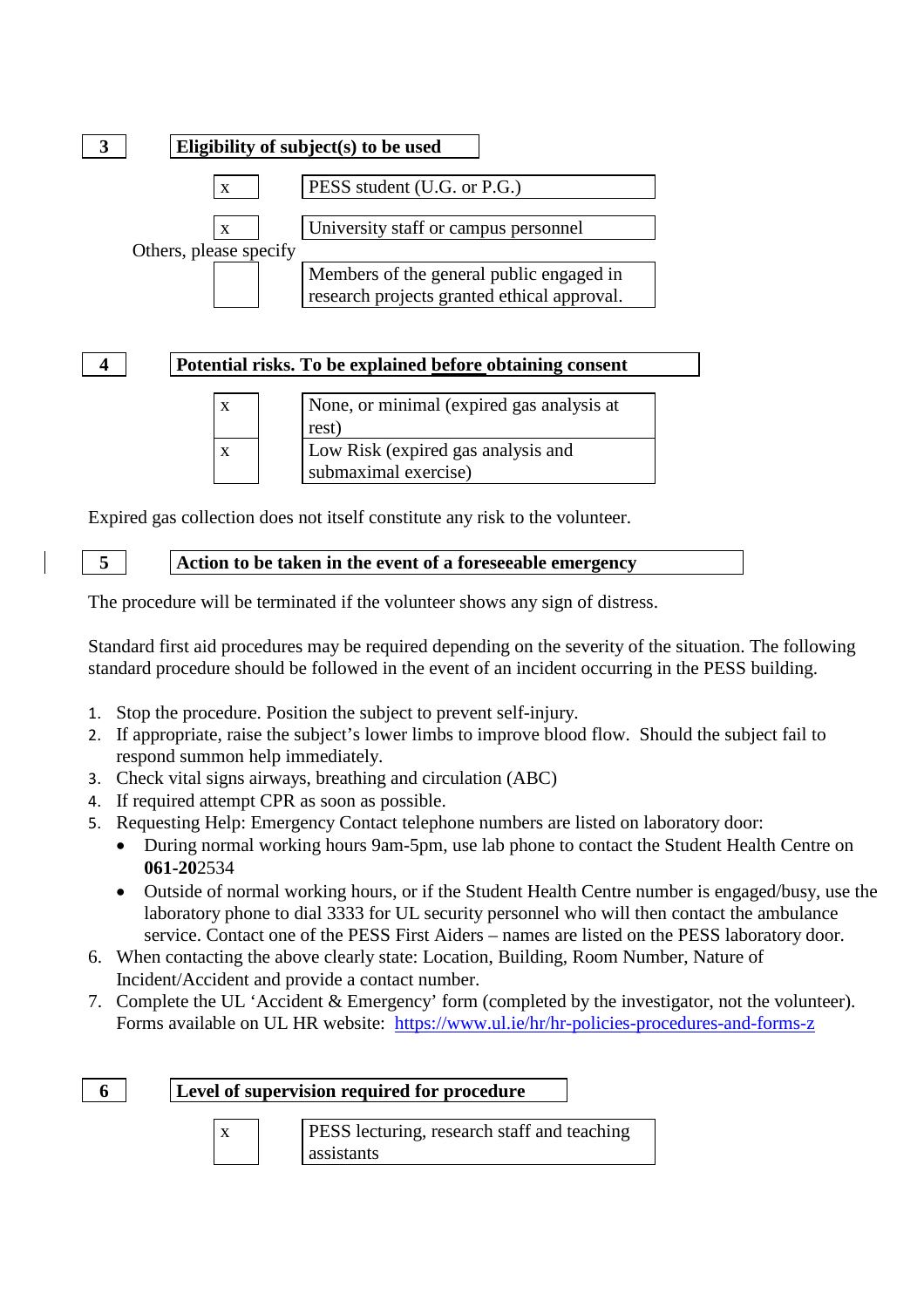